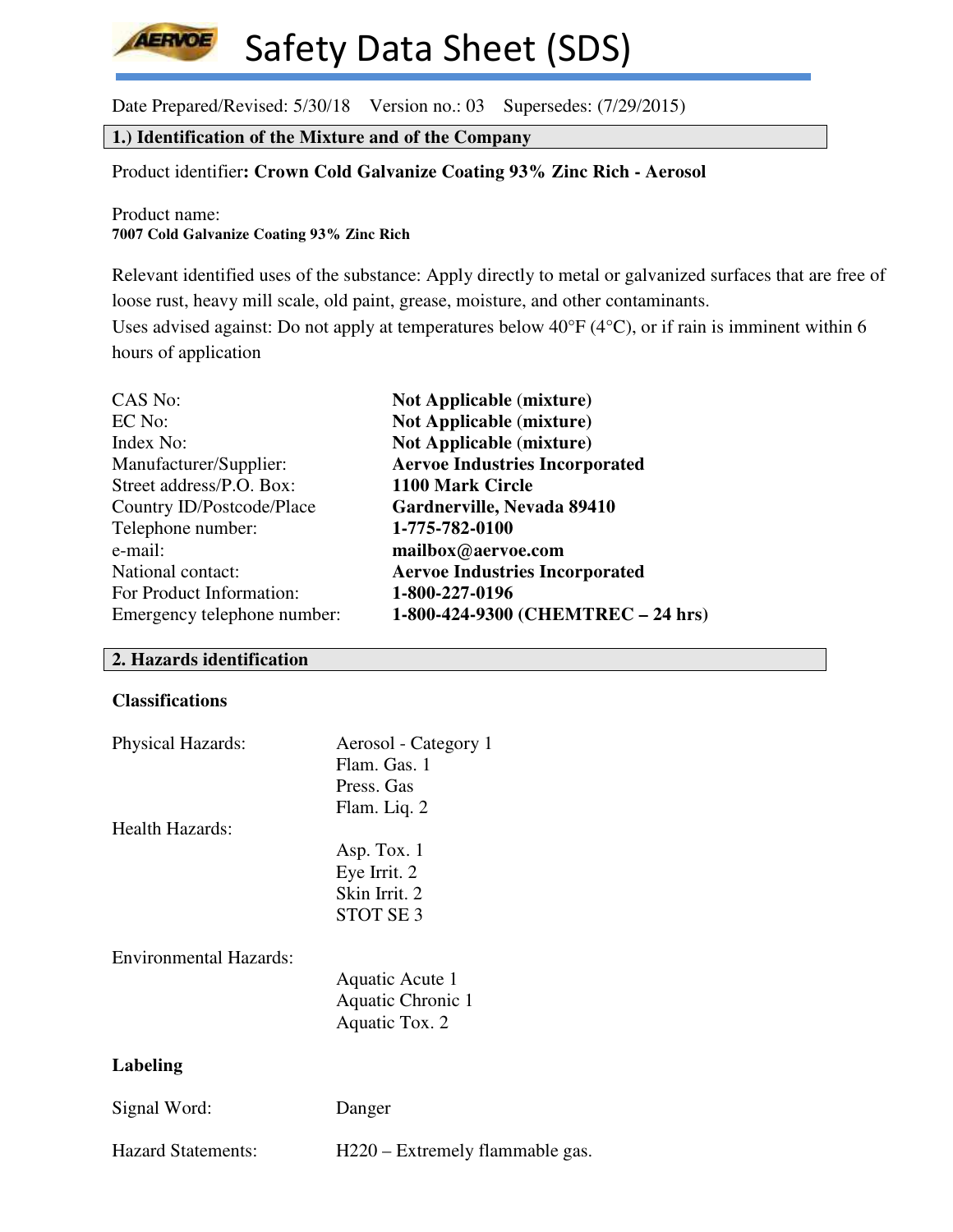Date Prepared/Revised: 5/30/18 Version no.: 03 Supersedes: (7/29/2015)

- H222 Extremely Flammable Aerosol
- H224 Extremely flammable liquid and vapor.
- H225 Highly flammable liquid and vapour.
- H229 Pressurized container: may burst if heated
- H304 May be fatal if swallowed and enters airways
- H315 Causes skin irritation.
- H319 Causes serious eye irritation.
- H336 May cause drowsiness or dizziness.
- H400 Very toxic to aquatic life.
- H410 Very toxic to aquatic life with long lasting effects.
- H411 Toxic to aquatic life with long lasting effects.

- Precautionary Statements: P101 If medical advice is needed, have product container or label at hand
	- P102 Keep out of reach of children
	- P103 Read label before use
	- P210 Keep away from heat/sparks/open flames/hot surfaces no smoking
	- P211 Do not spray on an open flame or other ignition source
	- P251 Pressurized container: Do not pierce or burn, even after use
	- P261 Avoid breathing dust/fume/gas/mist/vapours/spray
	- P262 Do not get in eyes, on skin, or on clothing
	- P264 Wash … thoroughly after handling
	- P280 Wear protective gloves/eye protection/face protection

 P303+P361+P353 - If on skin or hair, remove/takeoff immediately all contaminated clothing. Rinse skin with water/shower.

- P410+P412 Protect from sunlight. Do not expose to temperatures exceeding 50ºC/122ºF
- P501 Dispose of contents/container in accordance with local/regional/national/international regulation



Symbols/Pictograms:

# 3. **Composition / Information on Ingredients**

#### **Composition**

| Chemical           | Synonyms   | <b>CAS</b> | <b>EINECS</b> | Weight      | <b>Hazard Category</b> | H-Code           |
|--------------------|------------|------------|---------------|-------------|------------------------|------------------|
|                    |            | Number     | Number        | Percent     |                        |                  |
| Hydrocarbon        | <b>LPG</b> | 68476-86-8 | 270-705-8     | $10 - 30\%$ | Press. Gas             | H <sub>220</sub> |
| Propellant         |            |            |               |             | Flam. Gas 1            | H <sub>229</sub> |
| Aliphatic          | Solvent    | 64742-89-8 | 265-192-2     | $10 - 30\%$ | Flam Liq. 2            | H <sub>224</sub> |
| Petroleum          | Naphtha    |            |               |             | Skin Irr. 2            | H <sub>304</sub> |
| <b>Distillates</b> |            |            |               |             | Asp. Tox. $1$          | H315             |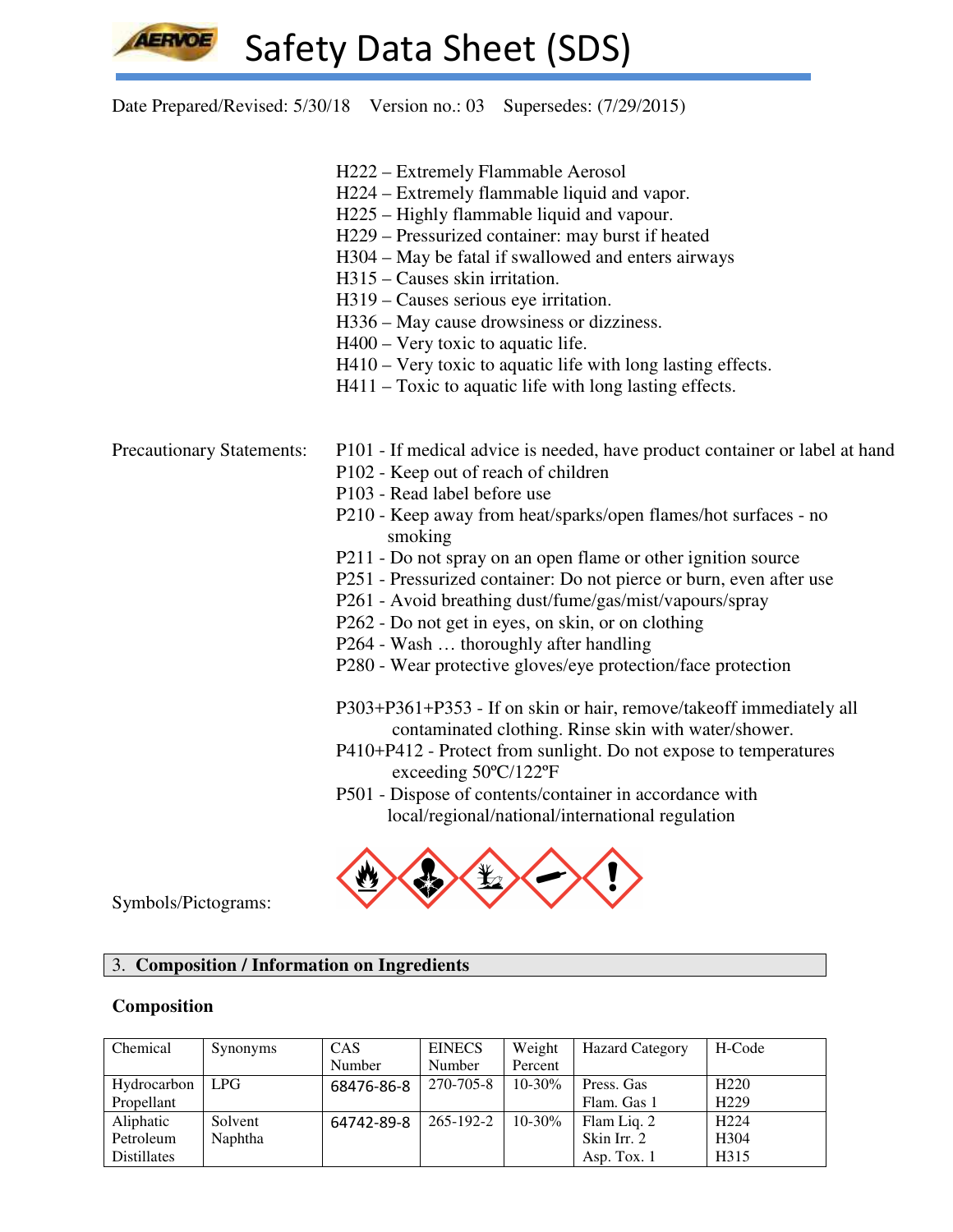

Date Prepared/Revised: 5/30/18 Version no.: 03 Supersedes: (7/29/2015)

|              |           |           |                 |             | STOT SE 3         | H336             |
|--------------|-----------|-----------|-----------------|-------------|-------------------|------------------|
|              |           |           |                 |             | Aquatic Tox. 2    | H411             |
| Zinc Powder  | Zinc Dust | 7440-66-6 | 231-175-3       | $30 - 60\%$ | Aquatic Acute 1   | H400             |
|              |           |           |                 |             | Aquatic Chronic 1 | H410             |
| Methyl Ethyl | M.E.K.    | 78-93-3   | $201 - 159 - 0$ | $7 - 13%$   | Flam. Liq. 2      | H <sub>225</sub> |
| Ketone       |           |           |                 |             | Eye Irrit. 2      | H319             |
|              |           |           |                 |             | STOT SE 3         | H <sub>336</sub> |

### **Other Product Information**

Chemical Identity: Mixture

# **4.) First Aid Measures**

| <b>General Advice:</b><br><b>Inhalation First Aid:</b> | If symptoms persist, always call a doctor.<br>Remove victim to fresh air and provide oxygen if breathing is<br>difficult. If not breathing, give artificial respiration, preferably<br>mouth to mouth. Get medical attention immediately. |
|--------------------------------------------------------|-------------------------------------------------------------------------------------------------------------------------------------------------------------------------------------------------------------------------------------------|
| <b>Skin Contact First Aid:</b>                         | Wash with soap and water. Remove contaminated clothing and<br>shoes. Get medical attention immediately. Wash clothing before<br>reuse.                                                                                                    |
| <b>Eye Contact First Aid:</b>                          | If contact with eyes, immediately flush eyes with plenty of water<br>for at least 15 minutes, while holding eyelids open. Get medical<br>attention immediately.                                                                           |
| <b>Ingestion First Aid:</b>                            | If swallowed, wash out mouth with water provided the person is<br>conscious. Do not induce vomiting. Never give anything by mouth<br>to an unconscious person. Get medical attention immediately.                                         |
| <b>Most Important</b>                                  |                                                                                                                                                                                                                                           |
| <b>Symptoms/Effects:</b>                               | Exposure may cause slight irritation to the skin, eyes, and respiratory tract.<br>Excessive exposure may cause central nervous system effects.                                                                                            |

# **5. Fire Fighting Measures**

| <b>Flammable Properties:</b>      | Aerosol                                                                                              |
|-----------------------------------|------------------------------------------------------------------------------------------------------|
| <b>Auto Ignition Temperature:</b> | Not Available                                                                                        |
| Suitable extinguishing media:     | Carbon dioxide, dry chemical, water spray.                                                           |
| Unsuitable extinguishing media:   | None known                                                                                           |
| Special hazards arising from the  |                                                                                                      |
| substance or mixture:             | None known                                                                                           |
| Hazardous combustion products:    | Carbon dioxide, Carbon monoxide                                                                      |
| Fire & Explosion Hazards:         | Closed Containers may rupture due to the buildup of pressure                                         |
|                                   | from extreme temperatures.                                                                           |
|                                   | Precautions for fire-fighters: Use water spray to cool containers exposed to heat or fire to prevent |
|                                   | pressure build up. In the event of a fire, wear full protective clothing and                         |
|                                   | NIOSH- approved self-contained breathing apparatus with full face piece                              |
|                                   | operated in the pressure demand or other positive pressure mode.                                     |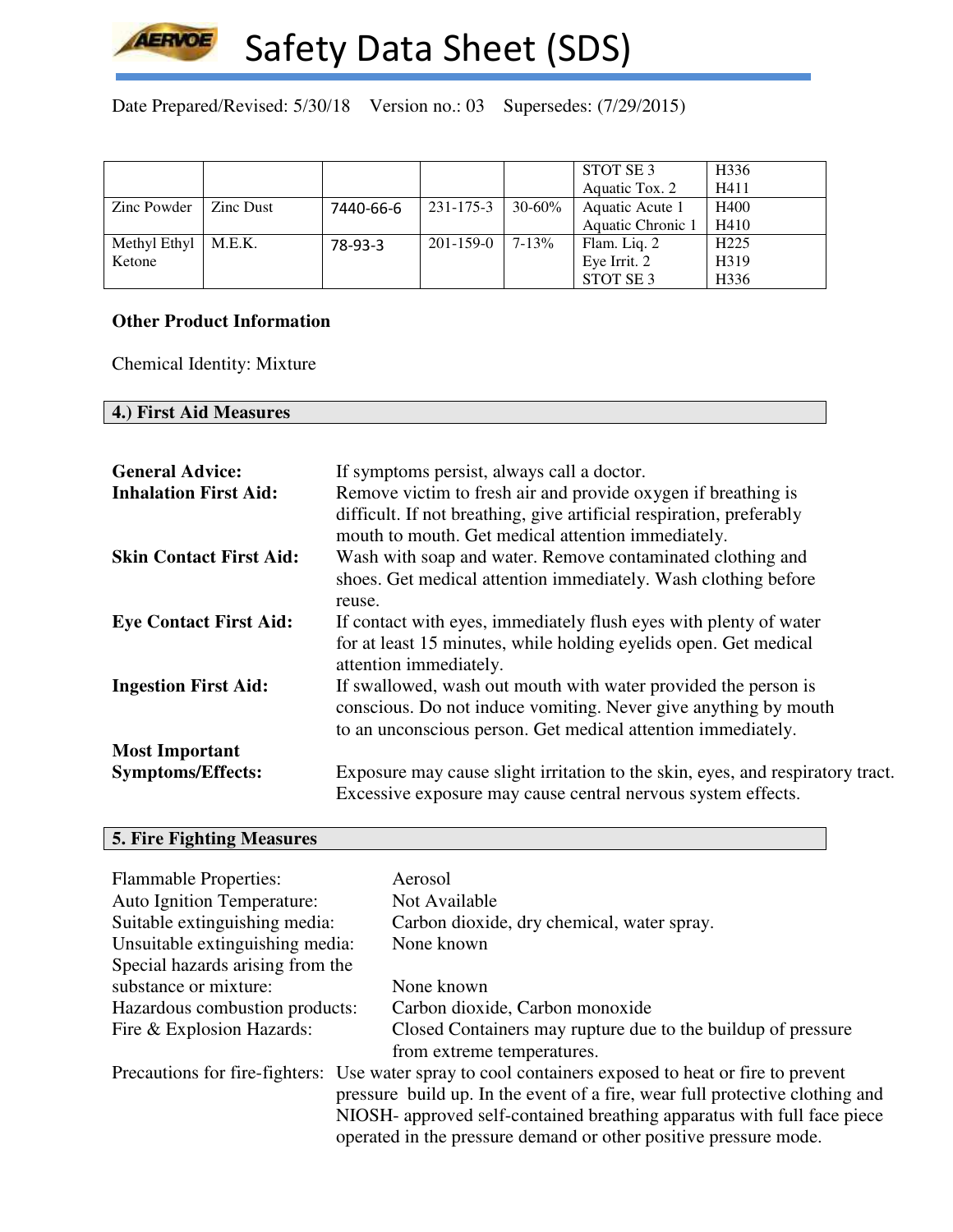Date Prepared/Revised: 5/30/18 Version no.: 03 Supersedes: (7/29/2015)

## **6. Accidental Release Measures**

#### **PERSONAL PRECAUTIONARY MEASURES:**

- 1) Follow personal protective equipment recommendations found in section 8.
- 2) Maintain adequate ventilation.

# **SPILL CLEAN-UP PROCEDURES:**

- 1.) Evacuate unprotected personnel from the area.
- 2.) Remove sources of ignition if safe to do so.
- 3.) Pickup spilled materials using non-sparking tools and place in an appropriate container for disposal.
- 4.) Contain spill to prevent material from entering sewage or ground water systems.
- 5.) Always dispose of waste materials in accordance with all EU, National and Local Regulations.

#### **7. Handling and Storage**

#### **Handling**:

Flammable Aerosol, use in a well ventilated area.

Do not use near sources of ignition.

Do not to eat, drink and smoke while working with this material.

Wash hands after use.

### **Conditions for safe storage, including any incompatibilities:**

Store out of direct sunlight.

Storage Temperature: 32° to 120°F (0° to 49°C). No known incompatibilities.

## **8. Exposure Controls / Personal Protection**

#### **Appropriate engineering controls:**

Ensure adequate ventilation. A system of local and/or general exhaust is recommended to keep employee exposures below the Airborne Exposure Limits.

Keep away from sources of ignition.

Take precautionary measures against static discharge.

#### **Personal Protection:**

Eye & face protection devices such as safety glasses, safety goggles or face shield are recommended.

#### **Skin protection**

Wear the appropriate protective clothing, including boots, gloves, lab coat, apron or coveralls, as appropriate, to prevent skin contact.

#### **Respiratory protection:**

Use only in an adequately ventilated area. For unknown vapor concentrations use a positive-pressure, pressure-demand, self-contained breathing apparatus (SCBA).

| <b>ACGIH TLV   ACGIH TLV   OSHA</b><br><b>Hazardous Ingredient</b> |  | CAS |  |  |  | <b>OSHA PEL</b> |
|--------------------------------------------------------------------|--|-----|--|--|--|-----------------|
|--------------------------------------------------------------------|--|-----|--|--|--|-----------------|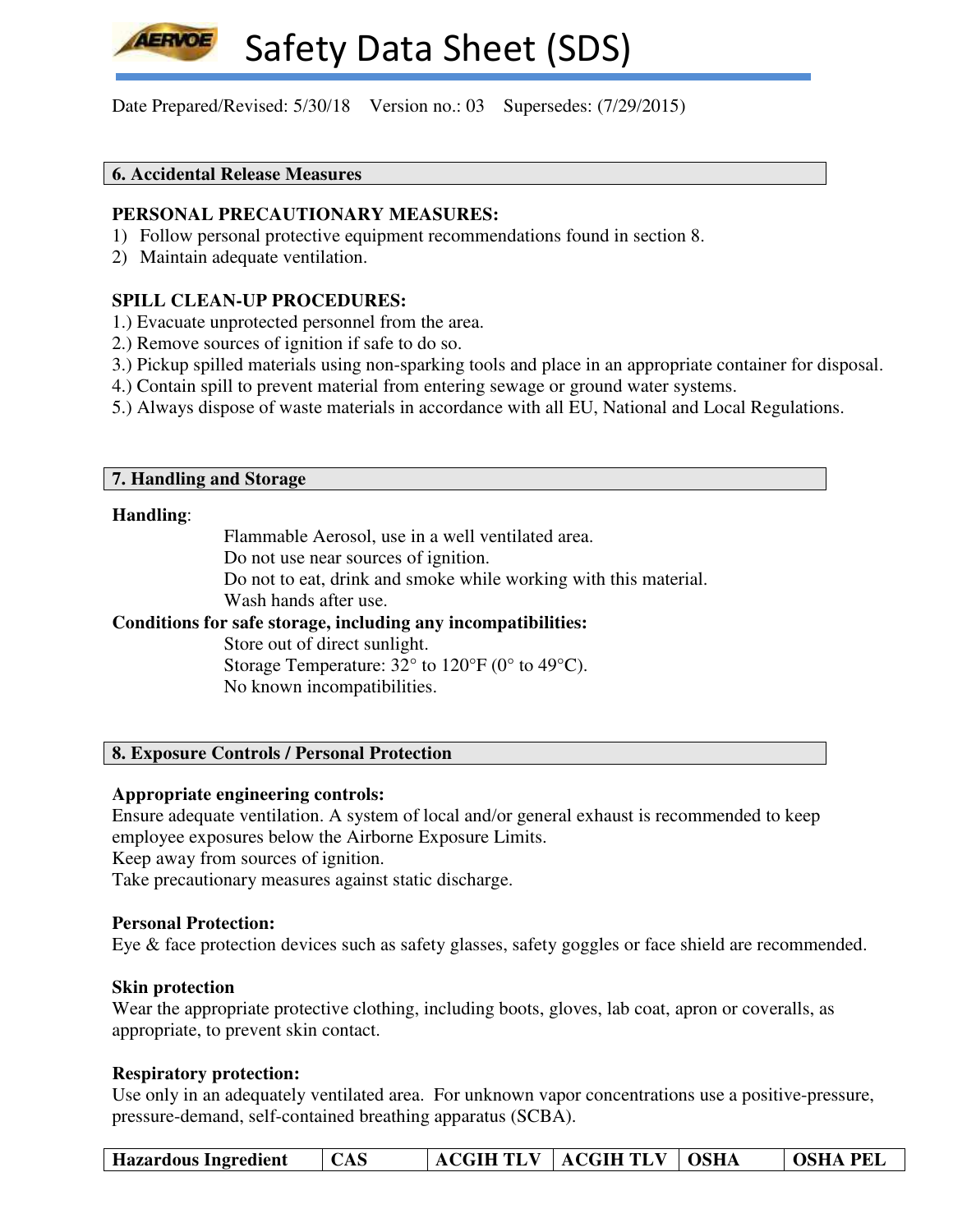

Date Prepared/Revised: 5/30/18 Version no.: 03 Supersedes: (7/29/2015)

|                                 | <b>Number</b> | (TWA)     | (STEL)    | <b>PEL</b> | (STEL) |
|---------------------------------|---------------|-----------|-----------|------------|--------|
|                                 |               |           |           | (TWA)      |        |
| <b>Hydrocarbon Propellant</b>   | 68476-86-8    | N/AV      | N/AV      | N/AV       | N/AV   |
| Zinc Powder                     | 7440-66-6     | N/AV      | N/AV      | N/AV       | N/AV   |
| Aliphatic Petroleum Distillates | 64742-89-8    | N/AV      | N/AV      | N/AV       | N/AV   |
| Methyl Ethyl Ketone             | 78-93-3       | $200$ ppm | $300$ ppm | $200$ ppm  | N/AV   |

# **\*Values are based on the 2014 Guide to Occupational Exposure Values by ACGIH**

#### **9. Information on Basic Physical and Chemical Properties**

| Appearance: Metallic gray                   | Odor: Ketone Odor                     |
|---------------------------------------------|---------------------------------------|
| Odor Threshold: N/AV                        | pH: Not Applicable (solvent Base)     |
| Melting Point: N/AV                         | Freezing Point: N/AV                  |
| Initial Boiling Point: N/AV                 | Boiling Point Range: N/AV             |
| Flash Point: $\langle 0^{\circ}$ F (-18° C) | Evaporation Rate: Faster than n-Butyl |
|                                             | Acetate                               |
| Flammability Solid/Gas: Flammable gas       | LEL: 0.9% UEL: 11.5%                  |
| Vapor Pressure: N/AV                        | Vapor Density: Heavier Than Air       |
| <b>Relative Density: N/AV</b>               | Solubility: Negligible                |
| <b>Partition Coefficient:</b>               | Auto-ignition Temperature: N/AV       |
| n-octanol/ water: N/AV                      |                                       |
| Decomposition Temperature: N/AV             | Viscosity: N/AV                       |
| <b>Explosive Properties: N/AV</b>           | <b>Oxidizing Properties: N/AV</b>     |

### **10. Stability & Reactivity**

Possibility of hazardous reactions: Hazardous polymerization will not occur under normal conditions Chemical stability: Stable under normal conditions Conditions to avoid: Heat and ignition sources Incompatible materials: Strong Oxidizing Agents Hazardous decomposition products: Will not occur

#### **11. Toxicological Information**

Reports have associated repeated and prolonged overexposure to solvents with permanent brain and nervous system damage. Repeated overexposure can also damage kidneys, lungs, liver, heart and blood

Routes of exposure: Eyes, skin, ingestion, and/or inhalation

| Acute toxicological data:                      | N/AV          |
|------------------------------------------------|---------------|
| Eye irritation data:                           | Eye Irrit. 2  |
| Skin irritation/sensitization/absorption data: | Skin irrit. 2 |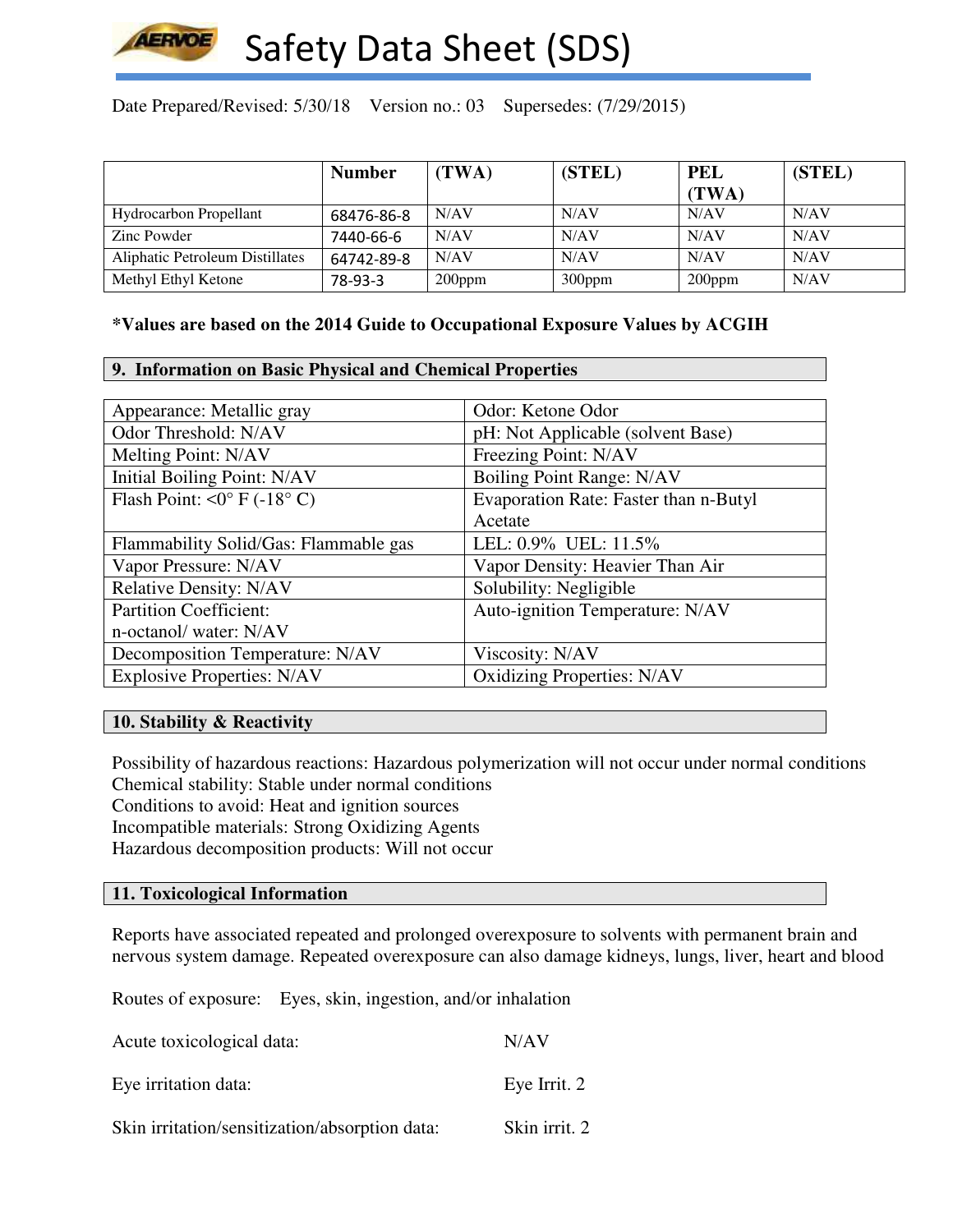Date Prepared/Revised: 5/30/18 Version no.: 03 Supersedes: (7/29/2015)

| Reproductive toxicity data:                                 | N/AV                                                                                                                                                     |
|-------------------------------------------------------------|----------------------------------------------------------------------------------------------------------------------------------------------------------|
| Mutagenicity data:                                          | N/AV                                                                                                                                                     |
| Symptoms associated with physical contact:                  | N/AV                                                                                                                                                     |
| Acute/chronic effects from short/long<br>term exposure:     | Irritating to skin. Prolonged/repeated contact may<br>cause defatting of the skin which can lead to<br>dermatitis. Not expected to be a skin sensitizer. |
| Known reportable carcinogens via the<br>following agencies: |                                                                                                                                                          |
| NTP:                                                        | N/AV                                                                                                                                                     |
| IARC:                                                       | N/AV                                                                                                                                                     |
| OSHA:                                                       | N/AV                                                                                                                                                     |
|                                                             |                                                                                                                                                          |

**12. Ecological Information** 

**LERVOE** 

Ecotoxicity: **No Data Available** Persistence and degradability: **No Data Available** Bioaccumulative potential: **No Data Available** Mobility in soil: **No Data Available** Results of PBT and vPvB assessment: **No Data Available** Other adverse effects: **No Data Available**

# **13. Disposal Considerations**

**Waste Disposal:** Dispose of material in accordance with EU, national and local requirements. For proper disposal of used material, an assessment must be completed to determine the proper and permissible waste management options permitted under applicable rules, regulations and/or laws governing your location.

**Product / Packaging disposal:** Dispose of packaging in accordance with federal, state and local requirements, regulations and/or laws governing your location.

# **14. Transportation Information**

#### **US DOT**

| <b>UN</b> | <b>Proper Shipping Name</b> | Hazard | Packing    | Marine     | Special           |
|-----------|-----------------------------|--------|------------|------------|-------------------|
| Number    |                             | Class  | Group      | Pollutant  | <b>Provisions</b> |
| UN1950    | Aerosols                    | 4.1    | Not        | Not        | Reference 49      |
|           |                             |        | Applicable | Applicable | CFR 172.101       |

#### **IMDG**

| <b>UN</b> | <b>Proper Shipping Name</b> | Hazard         | Packing | Marine    | Special           |
|-----------|-----------------------------|----------------|---------|-----------|-------------------|
| Number    |                             | $\text{Class}$ | Group   | Pollutant | <b>Provisions</b> |
| UN1950    | Aerosols                    | $\sim$ $\sim$  | Not     | Not       | Reference         |